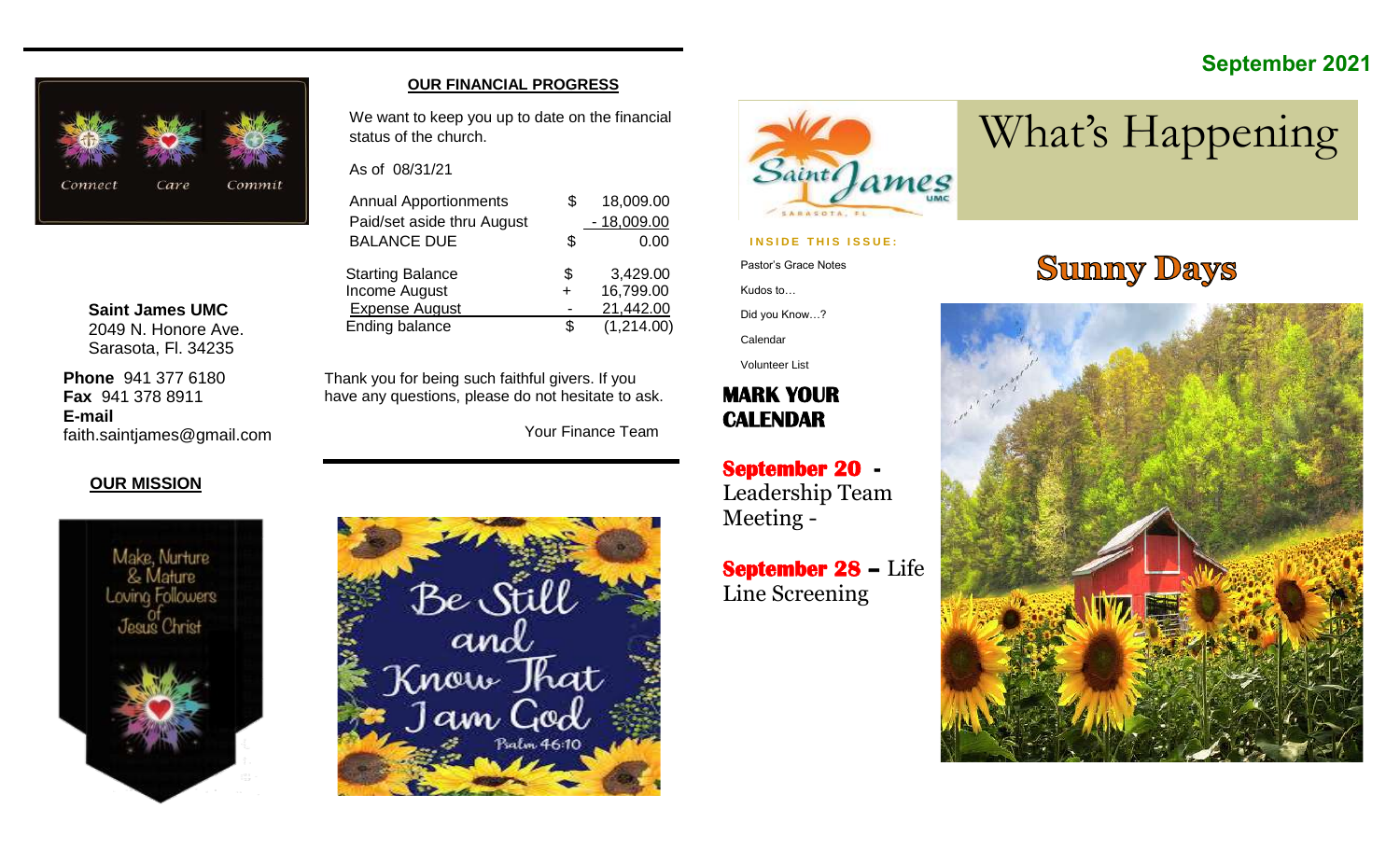

You have been believers so long now that you ought to be teaching others. Instead, you need someone to teach you again the basic things about God's word. You are like babies who need milk and cannot eat solid food. For someone who lives on milk is still an infant and doesn't know how to do what is right. Solid food is for those who are mature, who through training have the skill to recognize the difference between right and wrong. Hebrews 5:12-14

**HAPPY FALL!!!** It is difficult in Florida to sense fall in September because, let's face it, it still feels like June, July, and August outside. Yet, the official beginning of fall will begin this month. Now what I always like about fall up north, besides the fall leaves changing colors, was that the foods changed.

During the summer months we would barbecue often. The grill menu was hot dogs, burgers, chicken, veggies, corn on the cob, fish and once in a blue moon, steak. These are traditional summer foods and usually served with salads, jello, fresh fruit and fresh vegetables from the garden. And of course, ice cream on the front stoop for dessert.

But when fall came the menu changed. As the temperatures changed, so did our diet. We moved to hearty soups and stews. More roasted chicken and beef meat and potatoes and root veggies. Fresh apples off the tree were canned now into apple sauce and sliced cinnamon apples rather than fresh. We canned the remaining veggies for stew and soups. Even desserts became stockier with pies and cake or cookies.

I think this change in seasons and diet should make us consider our spiritual diets. As we come off of summer freedoms and vacations and breaks in worship and study, are we ready to take on a bit more stock. Are we ready to leave our milk and swimming in the shallow end for some solid food and spiritual growth? Notice what the writer of Hebrews says: "*Solid food is for those who are mature, who through training, have the skill to recognize the difference between right and wrong."*

Ask yourself, are you starving on just milk? Is milk all you want from God? Do you want to get your teeth into some meat and root veggies? Are you still a babe, or are you on your way to maturity? Finally, what does God want for you? I am ready to dig and continue my training. I hope you are as well. See you in a Doing Life Together Group this fall. Let's all mature in the Spirit together.





 Blessings, Pastor Shirley



We have had a great response signing up for the May, June, July and August Prayer Walks. Thank you to all who signed up and walked/drove the neighborhoods. A part of our mission is to reach out to others and bring them to Jesus.

### **Volunteer List Reminder**

Just a reminder if you are not able to serve in your assigned position, it is your responsibility to find someone to fill in for you. You may trade days/times with someone or just have someone fill in for you.

Thank you for your cooperation as always!



If you are interested in joining Saint James, new member classes will be held September 5<sup>th</sup> and 12<sup>th</sup> after worship (lunch will be provided). If you haven't signed up or notified the office please feel free to attend the class as

those interested in joining are always welcome!

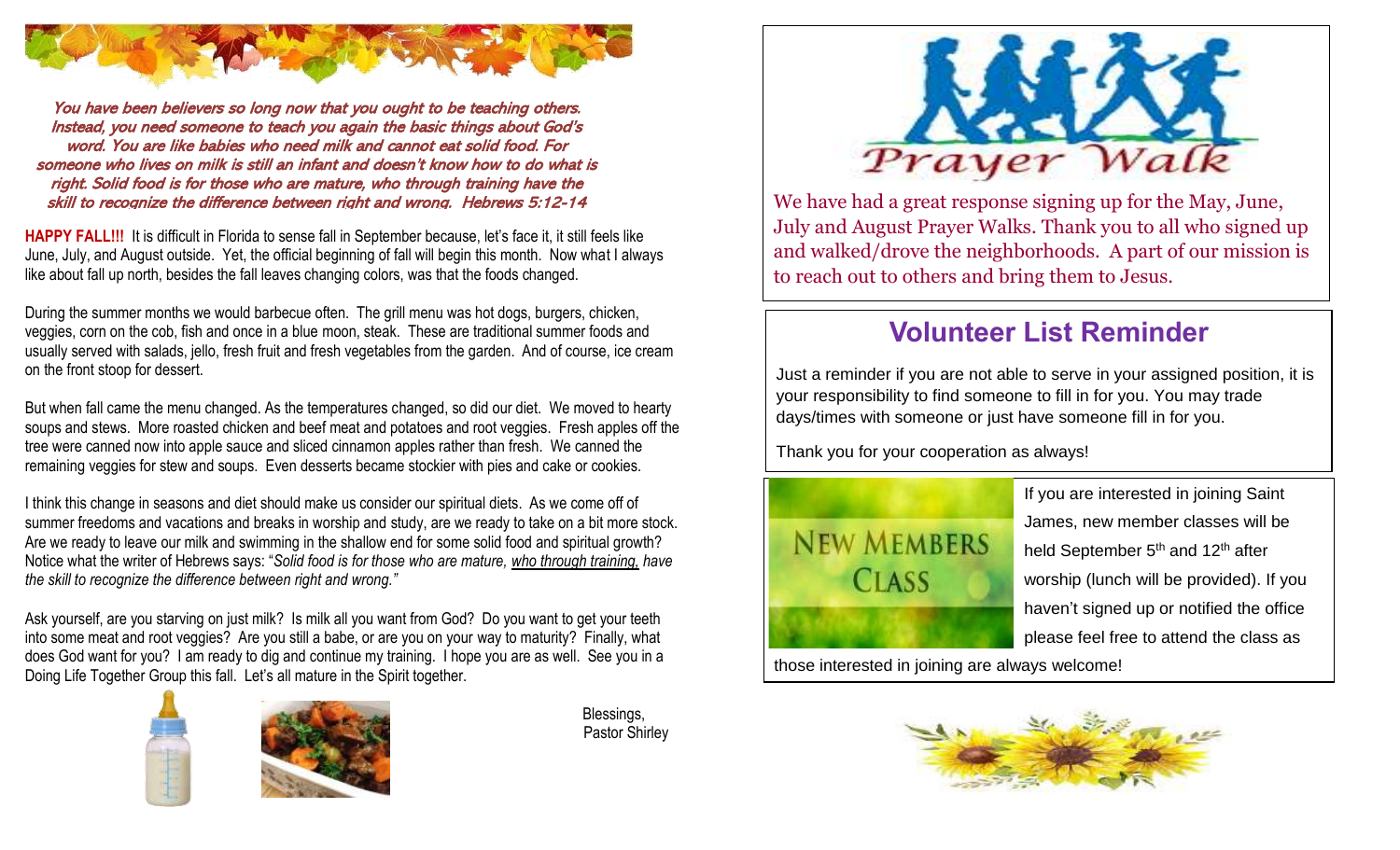

**Connect** – To be a family of believers who connect to God and each other.

**Care** – To shine the light of Christ and welcome all we encounter encouraging worship, life groups, and spiritual growth.

**Commit** – To grow in faith through service to others both locally and globally.

#### **CORE VALUES:**

#### **Loving Relationships:**

Honest & loving relationships: With God through a worshipful attitude and prayer. With others through acceptance and grace to all.

#### **Spiritual Growth**

Grow with the help and guidance of the Holy Spirit in a biblically centered, nurturing environment.

#### **Compassionate Service**

Offering help to others with humility and mutual respect.

#### **Teamwork**

Accomplish ministry in the context of relationships.

#### **We Are A Praying People!**

Please remember the following in your prayers this month.

• Bishop & Mrs. Carter, Rev. & Mrs. Thom Schafer, President Biden and Gov. DeSantis, all of our elected officials, Pastor Shirley & Rod, our staff, our church leaders, our Cub Scouts, Harvey & Charlene Howze, Betty Johnson, Bill & Rose Johnson, Cal & Pat Johnston, Karen Kehrli, Bonnie & Eugene Kitzmiller, Debbie Kleinsorge, Sennie Lansdowne, Beatriz Lowery



#### The prayer focus for September will be:

- **Spiritual maturity in our giving**
- **Sell the property**
- **No broken equipment**

Please pray for these things daily throughout the month.



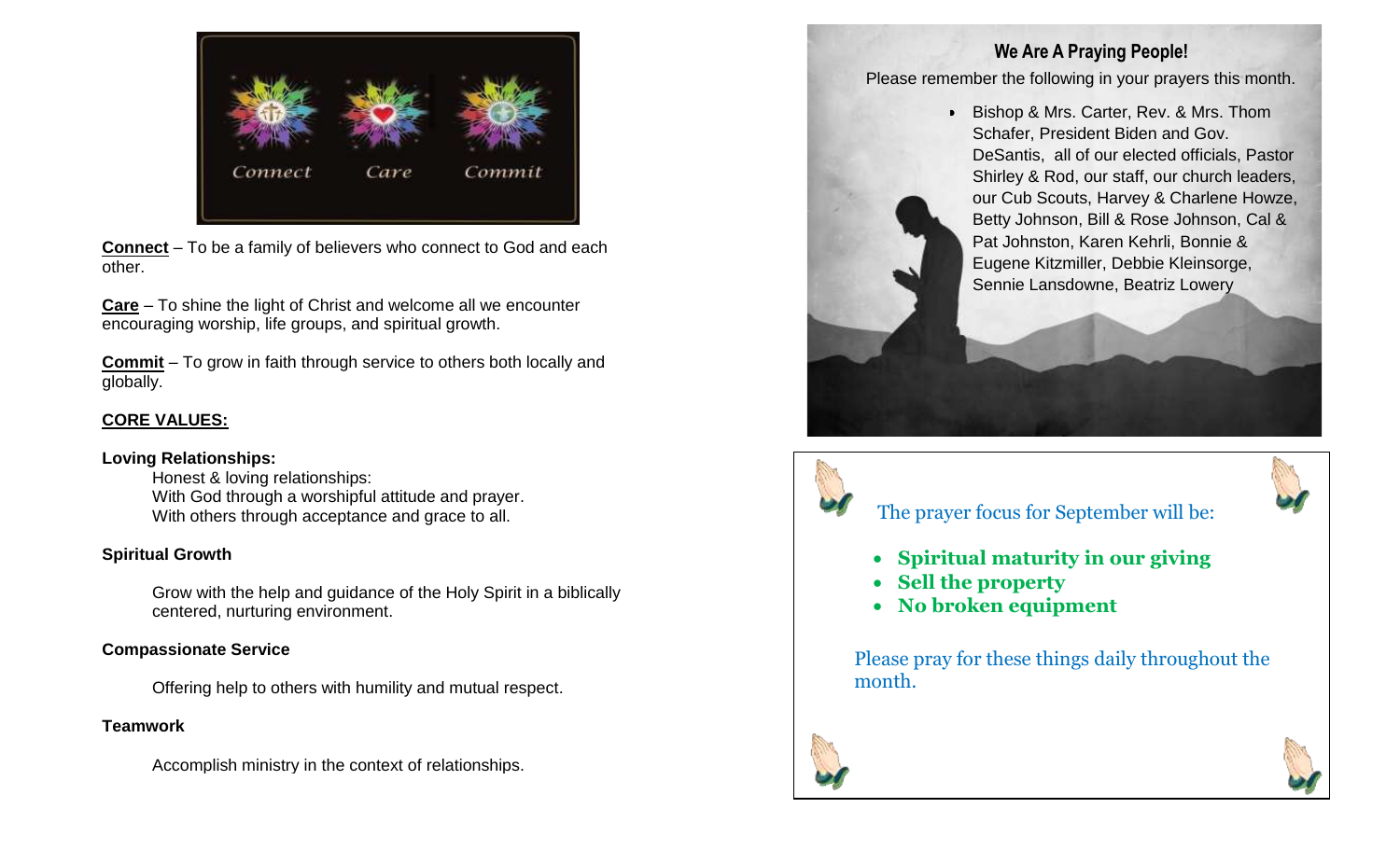

Please remember to bring items for the Mayor's Feed The Hungry Program and place those items in the grocery cart in the narthex. Also, you may drop them off in the office during office hours Mondays, Tuesdays and Wednesdays between 10 am and 2 pm.

Thank You!

# Birthdays in September

| $\mathcal{A}_{appy}$ |  |
|----------------------|--|
| <b>Firthday!</b>     |  |
|                      |  |
|                      |  |
|                      |  |

| <b>September 4</b>  | <b>Katie Michalski</b>   |
|---------------------|--------------------------|
| <b>September 5</b>  | <b>Rod Groom</b>         |
| <b>September 6</b>  | <b>Eugene Kitzmiller</b> |
| <b>September 8</b>  | <b>Kathy Barbour</b>     |
| <b>September 13</b> | <b>Jan Guenther</b>      |
| <b>September 14</b> | <b>Judy Snodgrass</b>    |
| <b>September 16</b> | <b>Pat Dixon</b>         |
| <b>September 18</b> | <b>Margaret Hackett</b>  |
| <b>September 21</b> | <b>Tina Catalane</b>     |
| <b>September 27</b> | <b>Karen Pinchback</b>   |
| <b>September 28</b> | <b>David Dixon</b>       |
|                     |                          |



## Anniversary in September

**September 28 Mike and Kathy Barbour**

**\*\* If you know someone is having a special year birthday (90+) or special anniversary (25, 30, 35 etc.) year please let the office know.** 

 **Thank You!**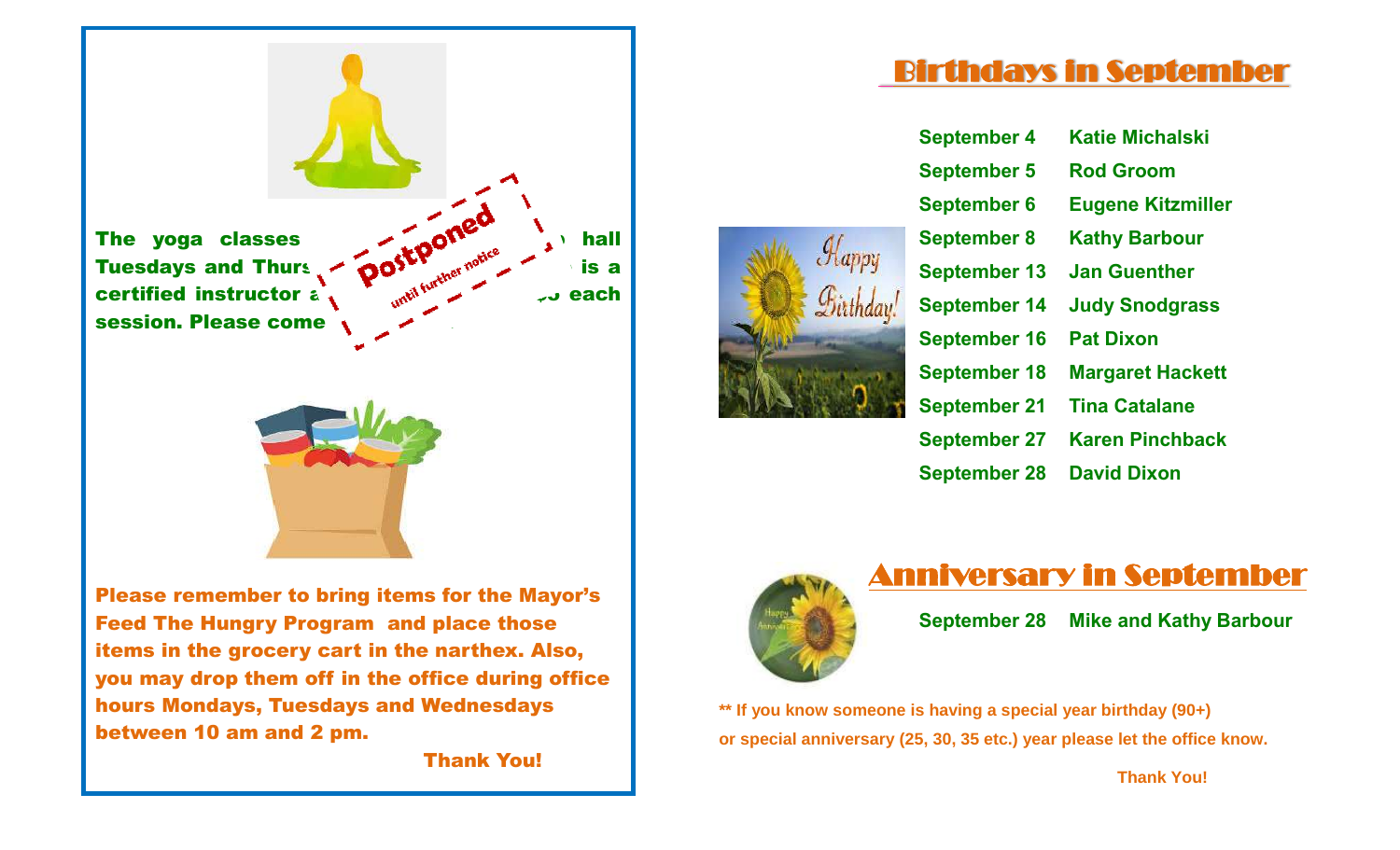

#### **2021 Shepherds**

| Sennie Lansdowne - Head Shepherd |             |  |  |  |  |  |  |
|----------------------------------|-------------|--|--|--|--|--|--|
| Aija Ball                        | $(A - Bn)$  |  |  |  |  |  |  |
| Rose & Bill Johnson              | $(Bo - D)$  |  |  |  |  |  |  |
| <b>Judy Snodgrass</b>            | $(E - Ha)$  |  |  |  |  |  |  |
| Cyndi Andrasi                    | $(He-J)$    |  |  |  |  |  |  |
| <b>Beatriz Lowery</b>            | $(K - Mc)$  |  |  |  |  |  |  |
| Marcia & Cecil Mulvaney          | $(Mi-N)$    |  |  |  |  |  |  |
| Nancy Winding                    | $(O - Z)$   |  |  |  |  |  |  |
| <b>Bonnie Kitzmiller</b>         | (Snowbirds) |  |  |  |  |  |  |



.

# Kudos this month go to

…the Building Team and the work they are doing with the architect for the new building

…The Outreach and Prayer Teams for coordinating the prayer walks

…The Leadership Team for all the work they do together to keep things in order

#### **2021 Leadership Team**

| Judy Shannon, Mike Barbour, Sara Fleming, and Jean Flugel<br><b>Trustees</b>   |  |  |  |  |  |  |  |
|--------------------------------------------------------------------------------|--|--|--|--|--|--|--|
| Sennie Lansdowne, Fred Fowler, Bill Johnson and Bill Schroff<br><b>Finance</b> |  |  |  |  |  |  |  |
| Cyndi Andrasi, Pat Dixon, Chip Newberger and Judy Snodgrass<br><b>SPRT</b>     |  |  |  |  |  |  |  |
| Lay Leader Dave Strait                                                         |  |  |  |  |  |  |  |
| <b>Nurture Team Leader</b> Pat Dixon                                           |  |  |  |  |  |  |  |
| <b>Outreach Team Co-Leaders</b> Kathy Barbour & Karen Kehrli                   |  |  |  |  |  |  |  |
| Lay Delegate Dave Strait                                                       |  |  |  |  |  |  |  |

**Cuba Event October 2, 2021 Christ Venice UMC 1475 Center Road, Venice Road, Venice 34292 Free Barbecue Lunch Rev. Rini Hernandez, Speaker 11:00 – 2:00 R.S.V.P christforcuba@gmail.com**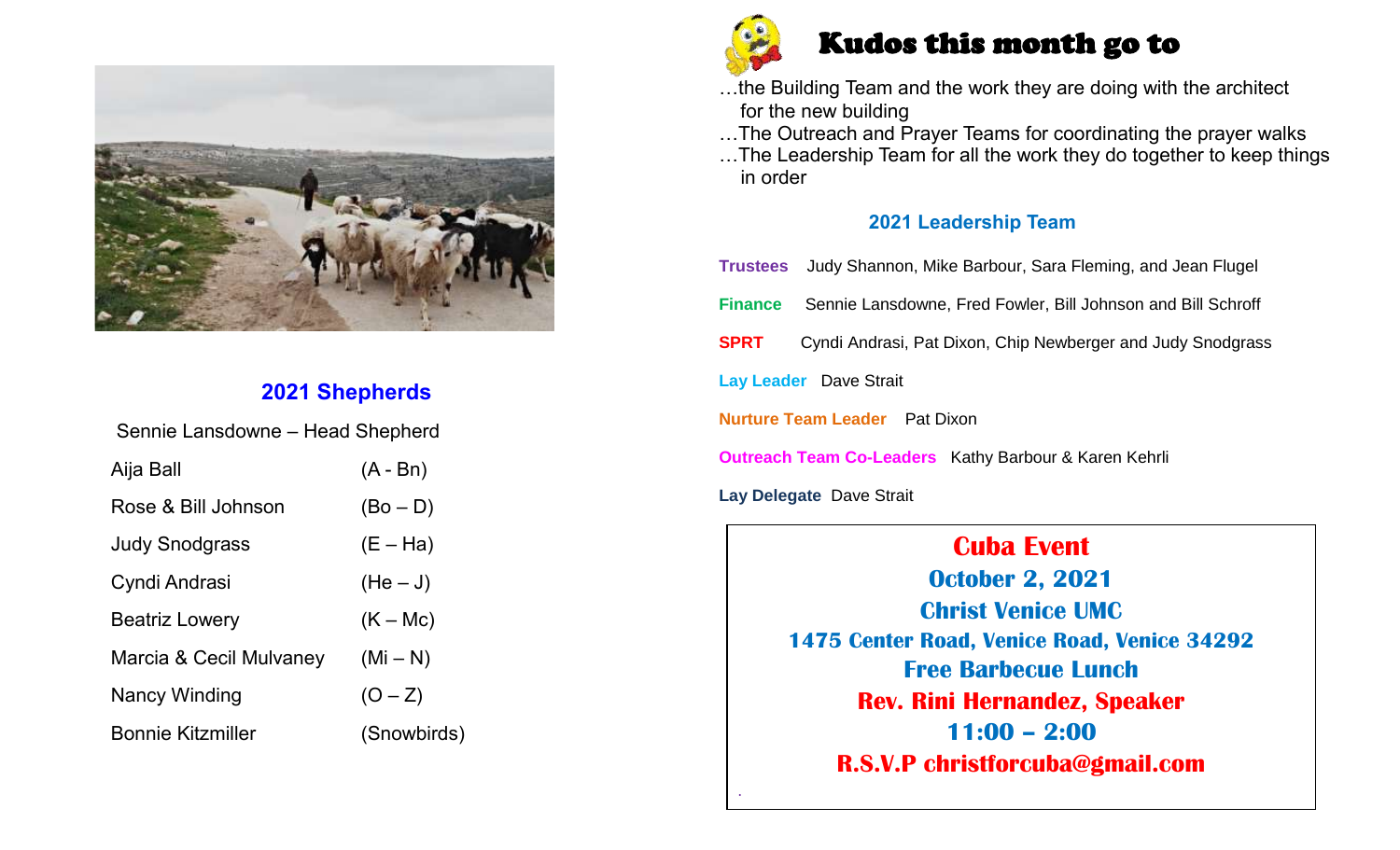# Did you know…?

ľ

- Because of your hospitality another group has returned to their meetings in the west wing
- <sup>+</sup> Because of your hospitality we have not only Cub Scouts meeting at the church on Tuesdays this school year, but the newly revitalized Boy Scout Troop also.
- **T** Because of your faithfulness, we are making a difference in the community that surrounds us.
- God is moving in wonderful ways. We just wanted to make sure you knew!



 Kingdom Kids - We welcome all children and grade) to our "Kingdom Kids" class at 10:00 a.m. during the worship service.

We also have an \*Adult Class that meets before Worship please join them at 8:45 in the west wing room 310. \*Classes for the adults will resume in the fall. See you then!



Each DLT has been asked to have an outreach project for the fall/winter season. The Outreach Team has suggested each DLT provide snacks and encouraging sayings/messages for the teachers at **Booker Middle School**. This project can be stretched out over the next four months (September – December) so that we are able to provide these snacks and inspiration for all 120 teachers. Outreach is suggesting a small Ziplock bag with small candy items and some small business card size cards with words of encouragement/inspiration.

Looking ahead for Outreach Projects for the remainder of 2021:

**October – Remnant Café Bags of Hope – a backpack filled with snacks, toiletries and a New testament for the homeless who visit the Remnant Café.**

**November – Samaritan's Purse Operation Christmas Child shoe boxes – packed with toys and other goodies for children around the world**

**December – Angel Tree – hats, scarves and blankets wrapped as Christmas gifts to be taken to Remnant Café.**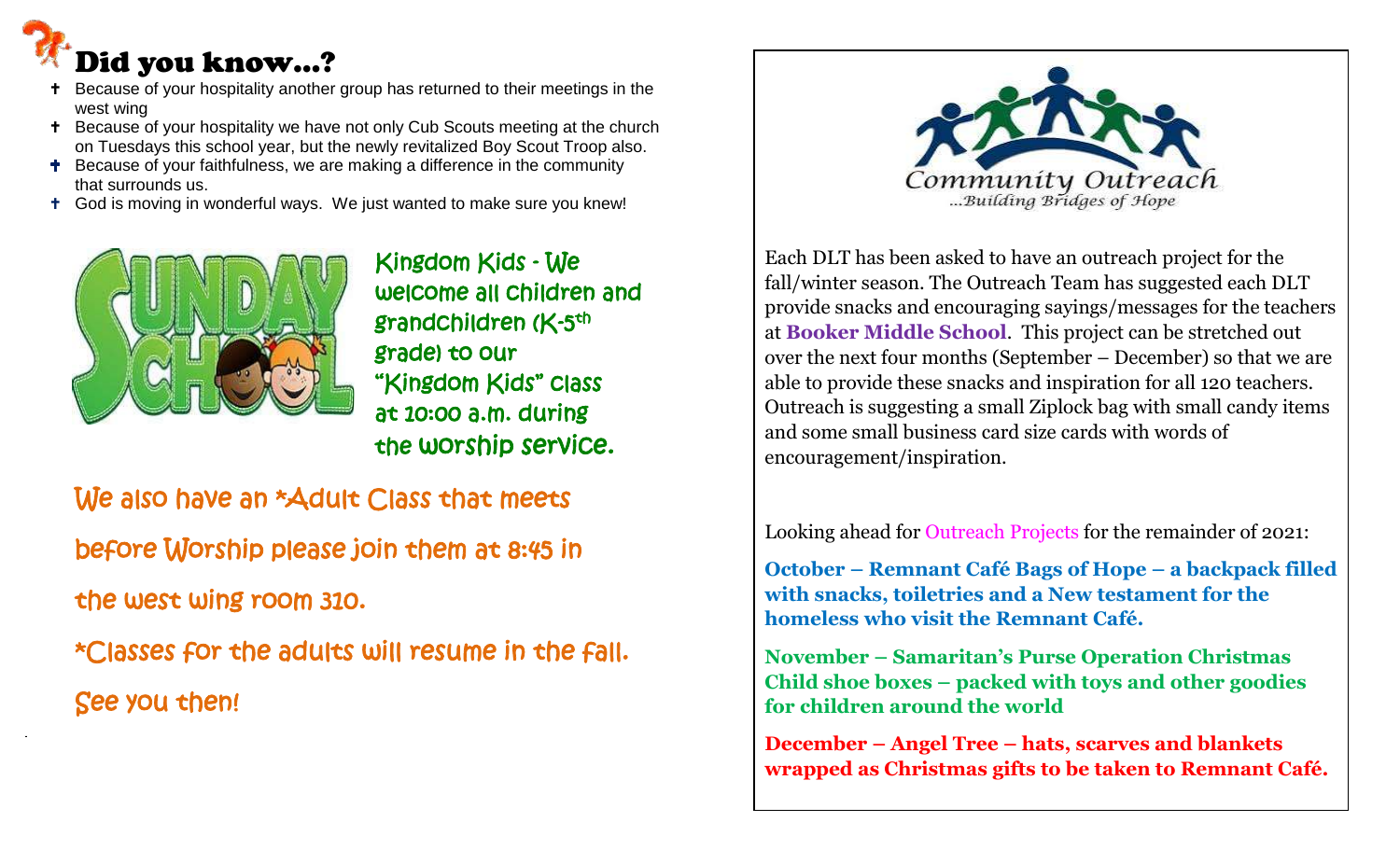

**Life Line Screening** will be at Saint James **September 28th** for the health screenings listed below:

**Carotid Artery/Plaque Screening** – Ultrasound scan of the carotid arteries that screens for plaque buildup **Heart Rhythm Screening** – Screens for irregular heart beat **Abdominal Aortic Aneurysm Screening** – Screens for an aneurysm in the abdominal aorta **Peripheral Arterial Disease Screening –** Screens for peripheral arterial disease in the lower extremities **Osteoporosis Risk Assessment –** Ultrasound screen of the heel bone to determine abnormal bone mass density

All five screenings are \$139. If you are interested in making an appointment for these screenings please call **1-866-229-0469,** online at **[www.lifelinescreening.com/communitycircle](http://www.lifelinescreening.com/communitycircle)** or text the word **circle** to **797979**

There are two (2) **complimentary screenings** available in the office. Please let Fred know if you are interested and if there are more than two (2) interested we will have a drawing to select two (2).

#### **DLT Information**

You are welcome to join a DLT group at any time. If you have not joined a DLT and would like to below are the days and times the DLT groups meet. At this time, they are meeting via Zoom or conference call. Please contact the facilitator for more information on their group.

| <b>Women's group</b> | Monday at 10:00 am, facilitator - Marcia Mulvaney                               |
|----------------------|---------------------------------------------------------------------------------|
|                      | marcia.mulvaney@gmail.com                                                       |
| <b>Women's group</b> | Wednesday at 7:15 pm facilitator - Pat Dixon                                    |
|                      | pdixon@ringling.edu                                                             |
| <b>Women's group</b> | Wednesday at 11:00 am facilitator - Pastor Shirley                              |
|                      | revgroom@gmail.com                                                              |
|                      | <b>Men &amp; Women's group</b> Wednesday at $7:15$ pm facilitator $-$ Rod Groom |
|                      | rod.groom@gmail.com                                                             |
|                      | <b>Men &amp; Women's group</b> Thursday at 4:30 pm facilitator $-$ Rod Groom    |
|                      | rod.groom@gmail.com                                                             |
|                      |                                                                                 |



## **WEDNESDAY NIGHTS**

**We will worship live and live streaming at 6:30 pm followed by Doing Life Together groups live and/or Zoom at 7:15 pm (If you'd like to join a DLT group and aren't connected yet please contact the office and arrangements will be made to get you connected.) Join us as we center on Jesus.**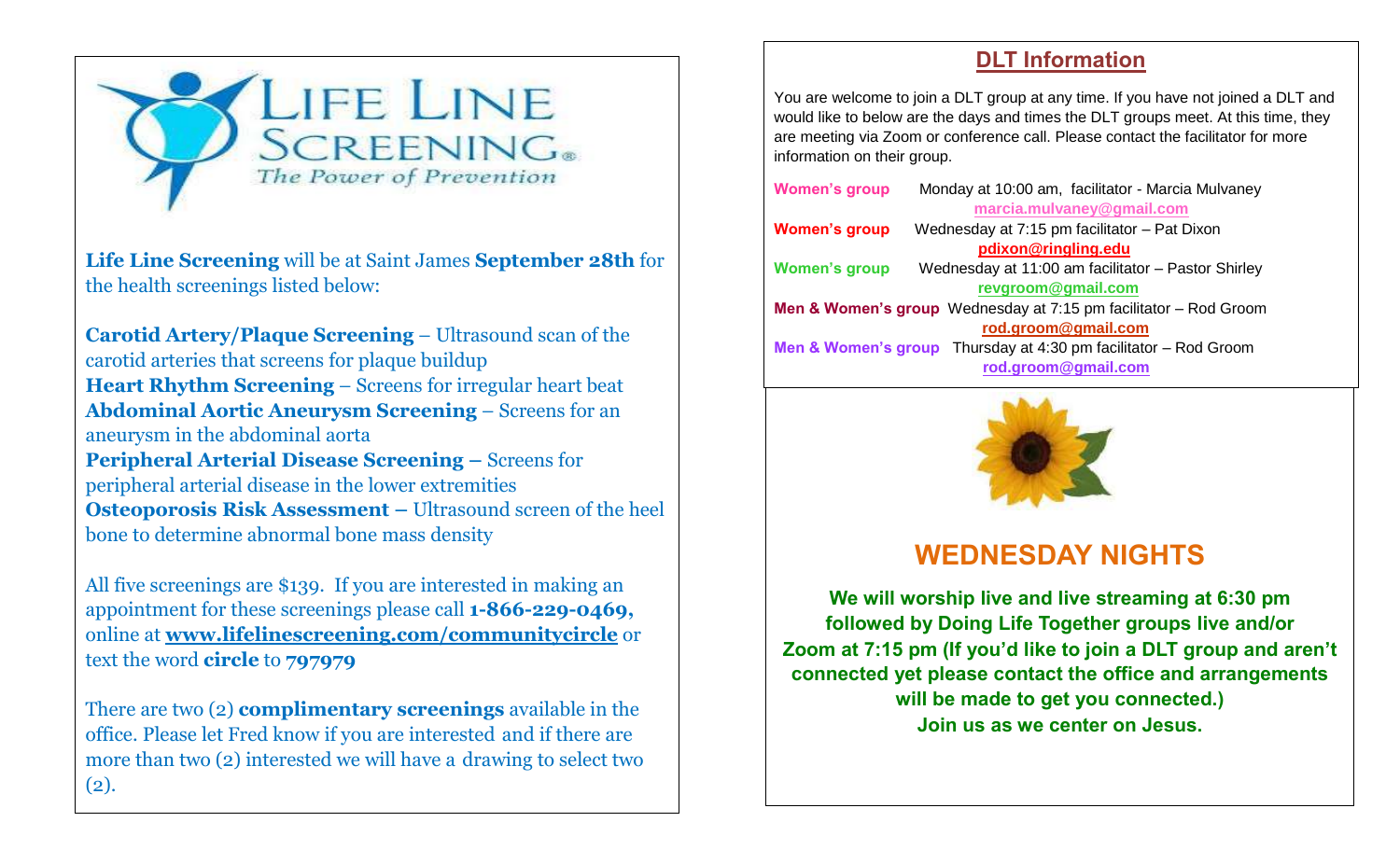

As always thank you all so much for the great response in providing shower and laundry items to help out the Remnant Café and it's clients. They are so appreciative of all we do to assist them!



**Our Sister Church in Cuba sent the following prayer requests and would appreciate our prayers for each of them.** 

- Pastor Rodriguez' father, mother and brother who have COVID.
- For healing for the thousands of people who are diagnosed with COVID daily.
- Food and medicine for the neediest and ill.
- Revival of Cuba, members of government to recognized Jesus as Lord & Savior.
- So that they be allowed to reopen their churches; they have not been able to have services for 8 months in their province.
- For pastoral families and churches and their bishop and his family.
- For God to open doors for them to be able to help the neediest pastoral families
- So that God allow them to visit each other and share their spiritual gifts.
- So that God gives Pastor Rodriguez wisdom to be able to guide and take care of his congregation and pastors of his district

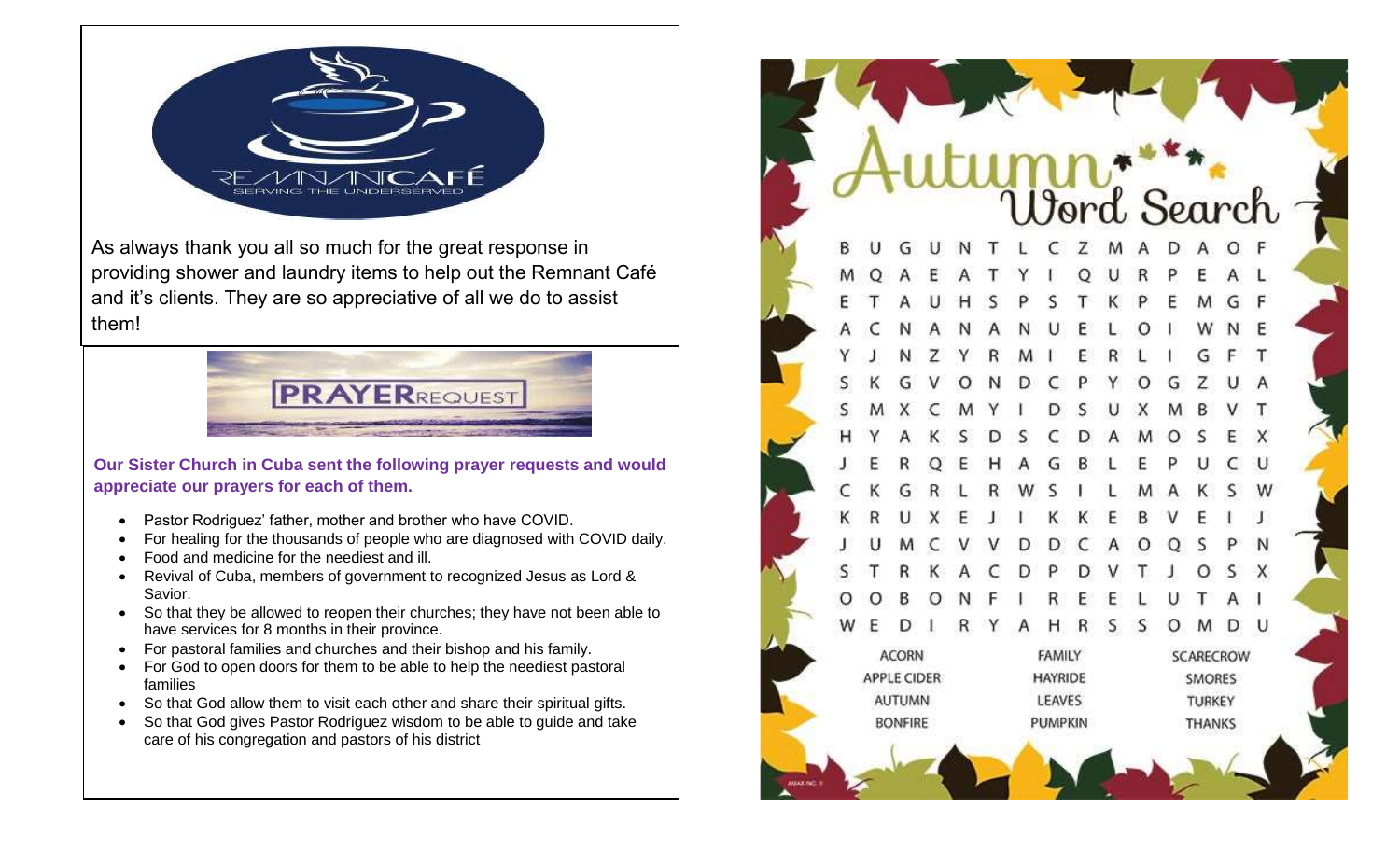

# September 2021

| $\sim$ $\sim$<br><b>SUNDAY</b>                                   | MONDAY                                                                                                                      | <b>TUESDAY</b>                   | <b>WEDNESDAY</b>                                                                                | <b>THURSDAY</b>                                                                          | <b>FRIDAY</b>                                       | <b>SATURDAY</b> |
|------------------------------------------------------------------|-----------------------------------------------------------------------------------------------------------------------------|----------------------------------|-------------------------------------------------------------------------------------------------|------------------------------------------------------------------------------------------|-----------------------------------------------------|-----------------|
|                                                                  |                                                                                                                             |                                  | 6:30 Worship -live & live<br>streaming<br>7:00 DLT's live and/or via<br>Zoom<br>7:00 GA         | $\mathbf 2$<br>Office closed<br>4:30 DLT live and/or via<br>Zoom                         | $\overline{\mathbf{3}}$<br>Office closed<br>7:00 AA | 4               |
| 5<br>10:00 Worship Service<br>11:00 New Members<br><b>Class</b>  | 6<br>10:00 Women's DLT<br>7:00 Prayer Gathering<br>7:00 AA                                                                  | 7                                | 8<br>6:30 Worship -live & live<br>streaming<br>7:00 DLT's live and/or via<br>Zoom<br>7:00 GA    | 9<br>Office closed<br>4:30 DLT live and/or via<br>Zoom                                   | 10<br>Office closed<br>7:00 AA                      | 11              |
| 12<br>10:00 Worship Service<br>11:00 New Members<br><b>Class</b> | 13<br>10:00 Women's DLT<br>7:00 Prayer Gathering<br>7:00 AA                                                                 | 14                               | 15<br>6:30 Worship -live & live<br>streaming<br>7:00 DLT's live and/or via<br>Zoom<br>7:00 GA   | 16<br>Office closed<br>4:30 DLT live and/or via<br>Zoom<br>5:30 Village Oaks HOA         | 17<br>Office closed<br>7:00 AA                      | 18              |
| 19<br>10:00 Worship Service                                      | 20<br>9:00 GFWC Woman's<br>Club<br>10:00 Women's DLT<br>6:30 Leadership Team<br>Meeting<br>7:00 Prayer Gathering<br>7:00 AA | 21                               | 22<br>6:30 Worship - live & live<br>streaming<br>7:00 DLTs - live and/or via<br>Zoom<br>7:00 GA | 23<br>Office closed<br>4:30 DLT live and/or<br>via Zoom<br>6:30 Georgetown<br><b>HOA</b> | 24<br>Office closed<br>7:00 AA                      | 25              |
| 26<br>10:00 Worship Service                                      | 27<br>10:00 Women's DLT<br>7:00 Prayer Gathering<br>7:00 AA                                                                 | 28<br>8:00 Lifeline<br>Screening | 29<br>6:30 Worship - live & live<br>streaming<br>7:00 DLTs - live and/or via<br>Zoom<br>7:00 GA | 30<br>Office closed<br>4:30 DLT live and/or<br>via Zoom                                  |                                                     |                 |